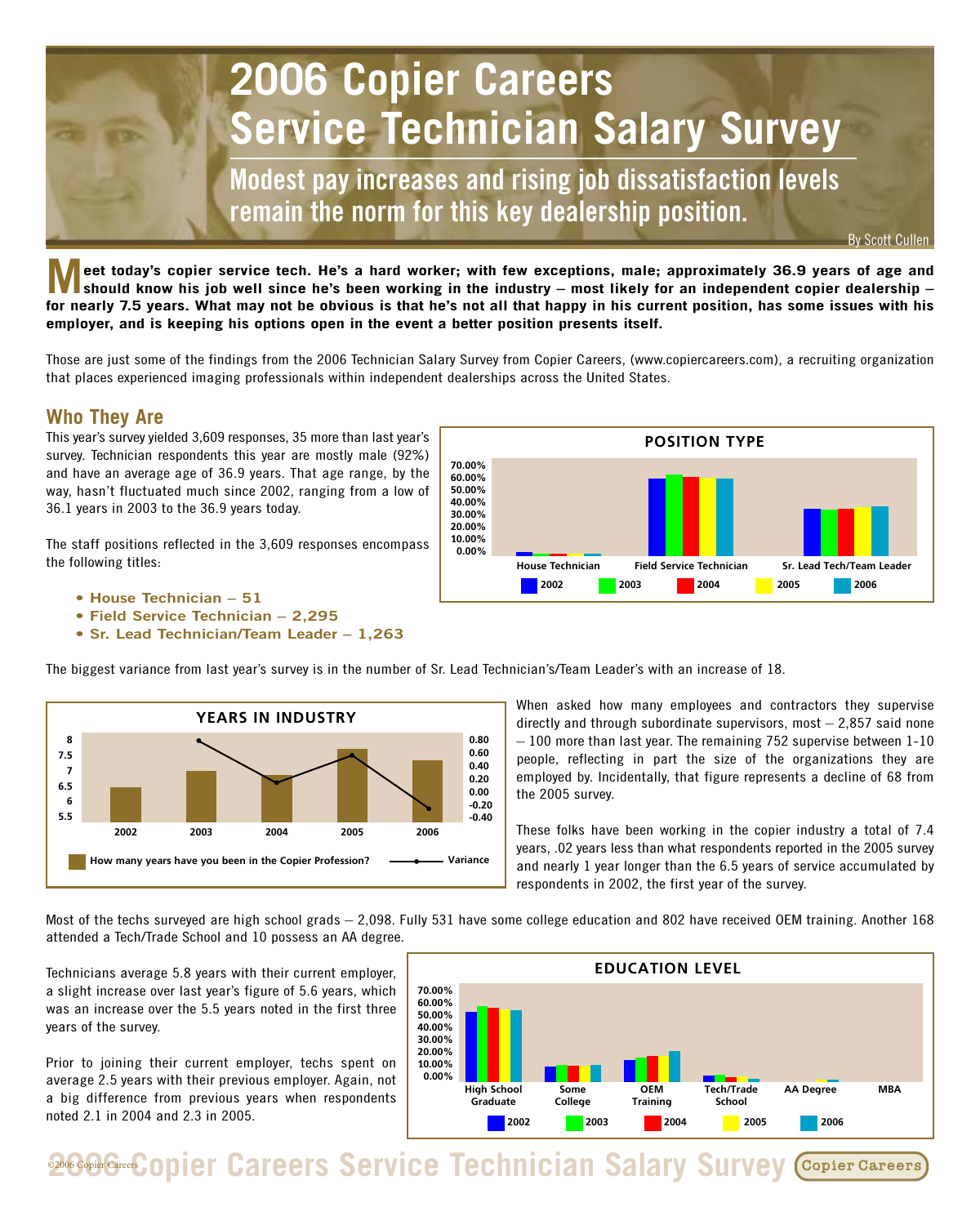## **Employer Profiles**

Most respondents (63%) work for an independent dealership with one location. Another 22% work for a regional dealership with more than one location. A small percentage (6%) work for an OEM and 4% work for a third-party service organization. Five percent noted "other" in their response to this question.

The majority of respondents (65%) are employed by a dealership whose annual revenues are in the \$1-\$10 million range. Twenty-one percent work for a dealership whose revenues are between \$10 and \$50 million, and 10% work for a dealership with annual revenues of less than \$1 million. Only 3 percent work for a company whose annual revenues are between \$51-\$100 million, and 1% are employed by a company making more than \$100 million annually.

When asked, how many total employees are in their companies, 31% report working for an employer who employs less than 25, and 50% work for a company with 25-50 employees. Ten percent work for a company with 51-100 employees, 5% for a firm that employs 101-500, 3% for a firm with 501-1,000 employees and just 1% with a company that employs 1,001-5,000 employees.

#### **Welcome to the Working Week**

The 40-hour work week seems to be the stuff of fantasy for service technicians in the copier industry. Indeed, throughout the length of the survey, respondents, on average, haven't worked less than 46 hours per week. That number has gone up consistently over the years with the exception of this year as techs maintained the status quo over last year, logging 51 hours per week. (These figures include time working in the field, time in the office, and time traveling for business.)

A service tech's work is never done even when they clock out. When asked how many hours a week they are on call, the responses have been consistent since 2002 ranging from 4.5 in 2002 to 4.7 in 2006. That's up from 4.6 in 2005, which was a slight drop off from the 4.8 hours in 2004.

"These are busy people and those numbers reflect that employers are probably still getting more hours out of fewer techs," notes Paul Schwartz, president of Copier Careers.

Anecdotally, those rising hours may also be a reflection of techs dealing with more complicated issues related to software and new applications.

### **Job Insecurity**

Techs aren't as optimistic about their future with their current employer as they have been in year's past. The first two years of the survey respondents said that they expected to spend 10 and 9.5 years, respectively with their current company before changing jobs. All that optimism changed in 2004 with that figure dropping to 5.2 years, followed by 5.1 years in 2005, before bumping up slightly this year to 5.5 years.



A sizable number of respondents (1,432) expect to change jobs. That's a big chunk out of the 3,609 respondents in this year's survey. Compare that to 2002 when just 549 of 3,233 respondents expected to change jobs.

"If I were an employer, I'd be concerned, particularly about my more senior techs," notes Schwartz. "Dealers have a lot invested in these folks and considering the number of hours they work and the skills they've acquired over the years, these are not easy positions to fill should these key people walk."



Schwartz and Dave Grandelis, director of recruiting for Copier Careers, see this situation every day at Copier Careers, where placing techs makes up a significant part of the company's business. "In order to be valuable in the capacity where we're involved, they need specific OEM training and must already have worked for a dealership or OEM," explains Schwartz. "Plus that dealer has to sponsor their training and send them to school or OEM training. This makes them a finite group of people. That's one thing that we've never seen change – there's never an overabundance of techs."

Grandelis has noticed that some techs are leaving the copier industry for IT consulting organizations. "Once dealers get these guys trained, certified, and network savvy, these people become highly desirable to outside IT companies who are stealing these folks from the copier industry and creating a shortfall," observes Grandelis. "Guys are also going into business and providing solutions similar to what copier dealers and companies like IKON provide, and that's nibbling away at the copier business."

# **2006 Guaration Careers Service Technician Salary Survey**

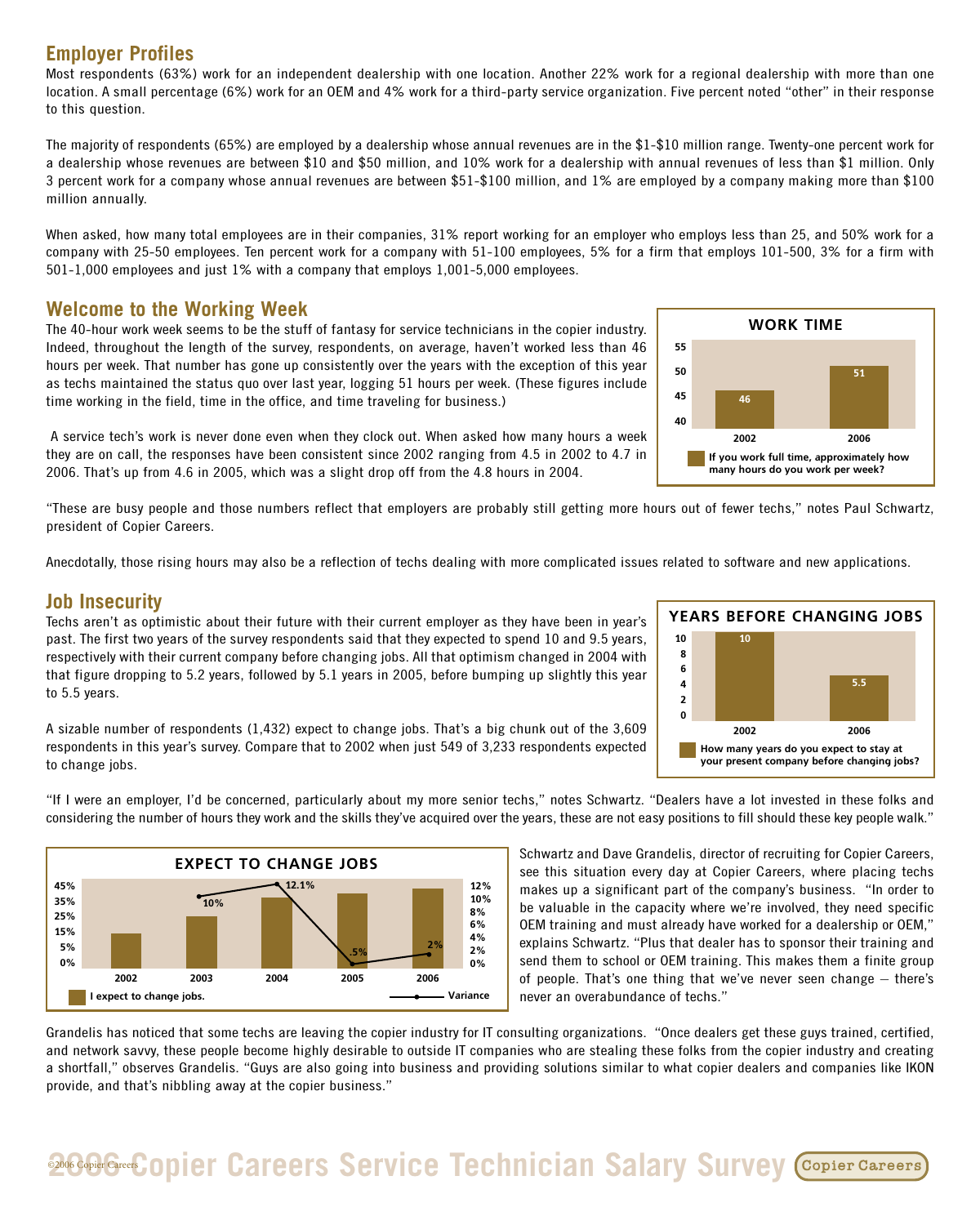Grandelis adds that the techs being tempted by the IT industry are often a dealership's top-level techs and the offers they're receiving are sometimes hard to refuse.

#### **Money Matters**

Although technicians may not have much faith for long-term employment with their current company, the good news is that annual base salaries have consistently gone up over the length of the survey. That bad news is those increases have been relatively modest – less than 4% or about \$1,300 a year over the past five years.

Those modest increases, opines Schwartz haven't been enough to offset some of the other costs that affect tech's, such as the price of gas. "Techs spend most of their time on the road and although they are compensated for their mileage, many have found that their mileage reimbursement has not kept up with the gas increases, cutting into their income," says Schwartz.



In 2006, respondents are earning an annual base salary of \$37,532. That's \$1,022 more than last year and \$5,198 more than techs were earning in 2002. That increase isn't as big as the \$1,962 bump from 2003 to 2004, techs may want to take solace that in an industry where sales have been relatively flat, the average base salary continues to rise.

While the salary numbers posted in the survey are the average, Grandelis reports that a lot of techs he's encountered haven't received any wage increase in 2.5 years.



Meanwhile, bonuses and other direct cash payments earned over the years have remained fairly consistent with the exception of 2004 when that figure declined by \$164, arguably not a significant amount. This year the total was \$3,501, up \$90 from \$3,411 in the 2005 survey.

Asked to cite the primary reasons for bonuses and direct cash payments received, 65% of techs noted certification training while 26% cited personal performance.

Stock options, particularly generous options – remain a thing of the past. In 2002, the first year of the survey, that figure was a whopping \$8,520, only to drop to \$2,112 in 2003. This year's number has declined to a modest \$899.

The most popular non-cash and indirect cash rewards cited by respondents were health benefits at 94%, followed by a company car or car allowance (74%), certification reimbursement (71%), and further education/training (44%). For the most part, this year's responses have remained consistent since 2002 with the biggest gains coming from company car or car allowance (62% in 2002), certification reimbursement (54% in 2002), further education/training (34% in 2002), and company-paid phone/fax/cable modem/DSL lines, which grew from 8% in 2002 to 18% in 2006.





**2006 Copier Copier Careers Service Technician Salary Survey Copier Careers**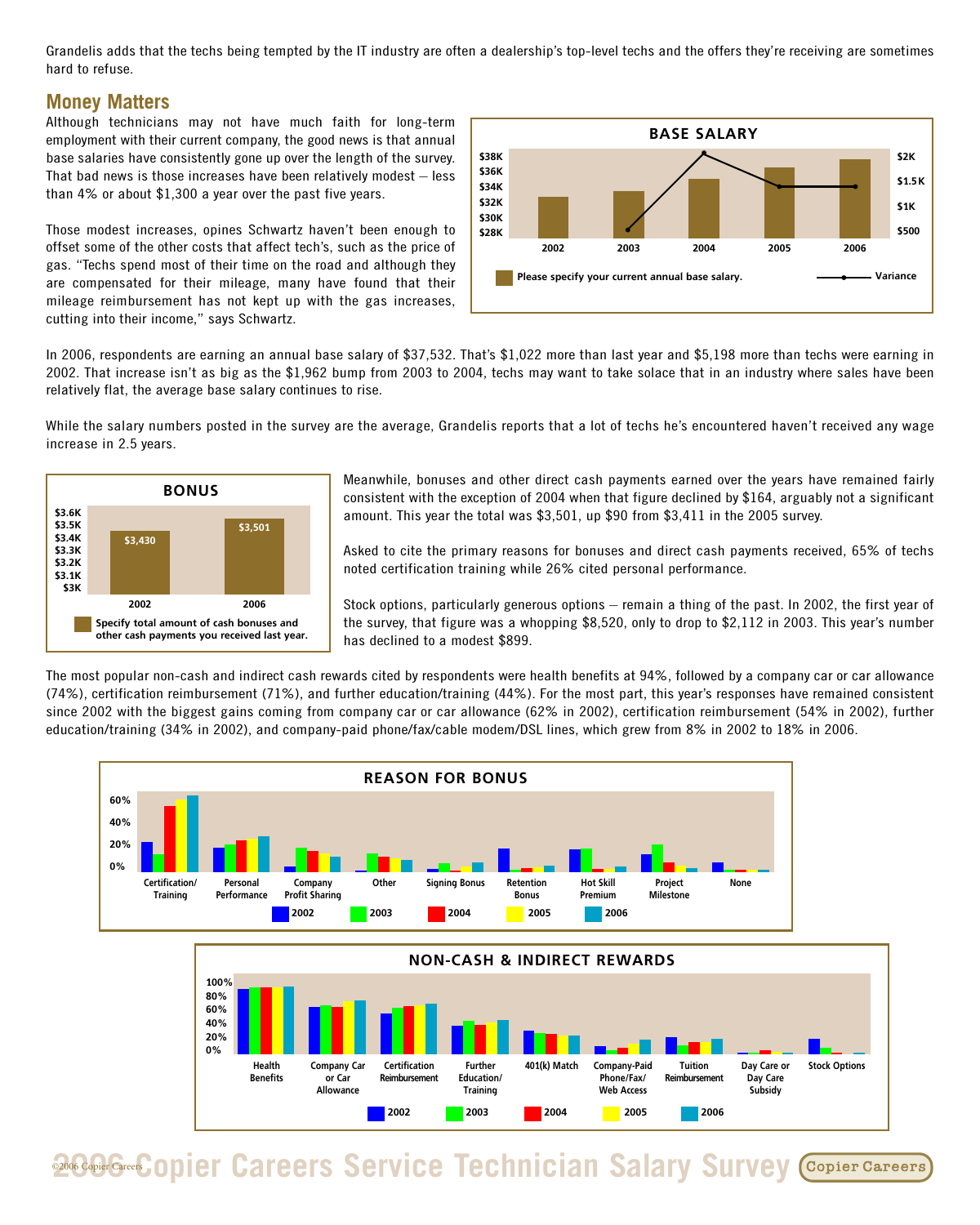The biggest decline in non-cash and indirect cash rewards was the aforementioned stock options where 17% reported receiving this benefit in 2002 compared to just 1% of this year's respondents.

#### **Satisfaction Levels**

The majority of respondents were less than satisfied with their total compensation package. Fully 19% were dissatisfied and 20% were very dissatisfied. Only 9% very satisfied and 17% satisfied. Another 35% felt neutral about their total compensation package.

"These are hard working individuals who are logging long hours and feel that they deserve a lot more than what they are currently making," observes Schwartz. "You can't fault them for wanting to do better in light of how base salaries have only increased by a little over \$5,000 during the past five years."

Asked about their overall job satisfaction, only 9% of respondents said they were very satisfied compared to 8% in the 2005 survey. Fully 20% are satisfied and 19% are neutral. More than 50% are less than satisfied with 23% feeling dissatisfied and 29% very dissatisfied. Consider though that in 2002 only 22% of techs were dissatisfied and 12% very dissatisfied.

"One needs to remember that those early figures were compiled pre 9/11 before businesses were affected by the economic fallout of the attacks as well as working in a mature industry," says Schwartz. "I think salaries haven't risen as fast as techs would like even as they





are putting in more hours than ever before, and those issues are reflected in their responses."

#### **What Matters**

When asked what matters most to you about your job, responses by techs run the gamut although some survey categories seem to resonate more with techs than others. The top response was base pay at 76%, followed by benefits at 75%. Next in line were financial stability of company (67%), job stability and having the tools and support to do my job well (tied at 59%), and my opinion and knowledge is valued (58%). Overall, these numbers are comparable to last year within one percent plus or minus.



A significant number (48%) identified recognition for work well done, while 45% said skill development/educational/training opportunity as things that matter most.

It's also interesting to note the things that matter least to techs. Those include telecommuting/work at home (0%), stock options (0%), domestic partner benefits (0%), on-site childcare (0%), working with highly talented peers (1%), and wanting to join a start-up company (1%).

There have been some big changes from 2002 to 2006 in what matters most to techs about their jobs. Back in 2002 only 12% cited financial stability of company while 20% noted job stability. Only 56% identified base pay and 41% benefits back in 2002. Prestige/reputation of company has also grown from 8% in 2002 to 26% in 2006.



**2006 Greef Copier Careers Service Technician Salary Survey Copier Careers**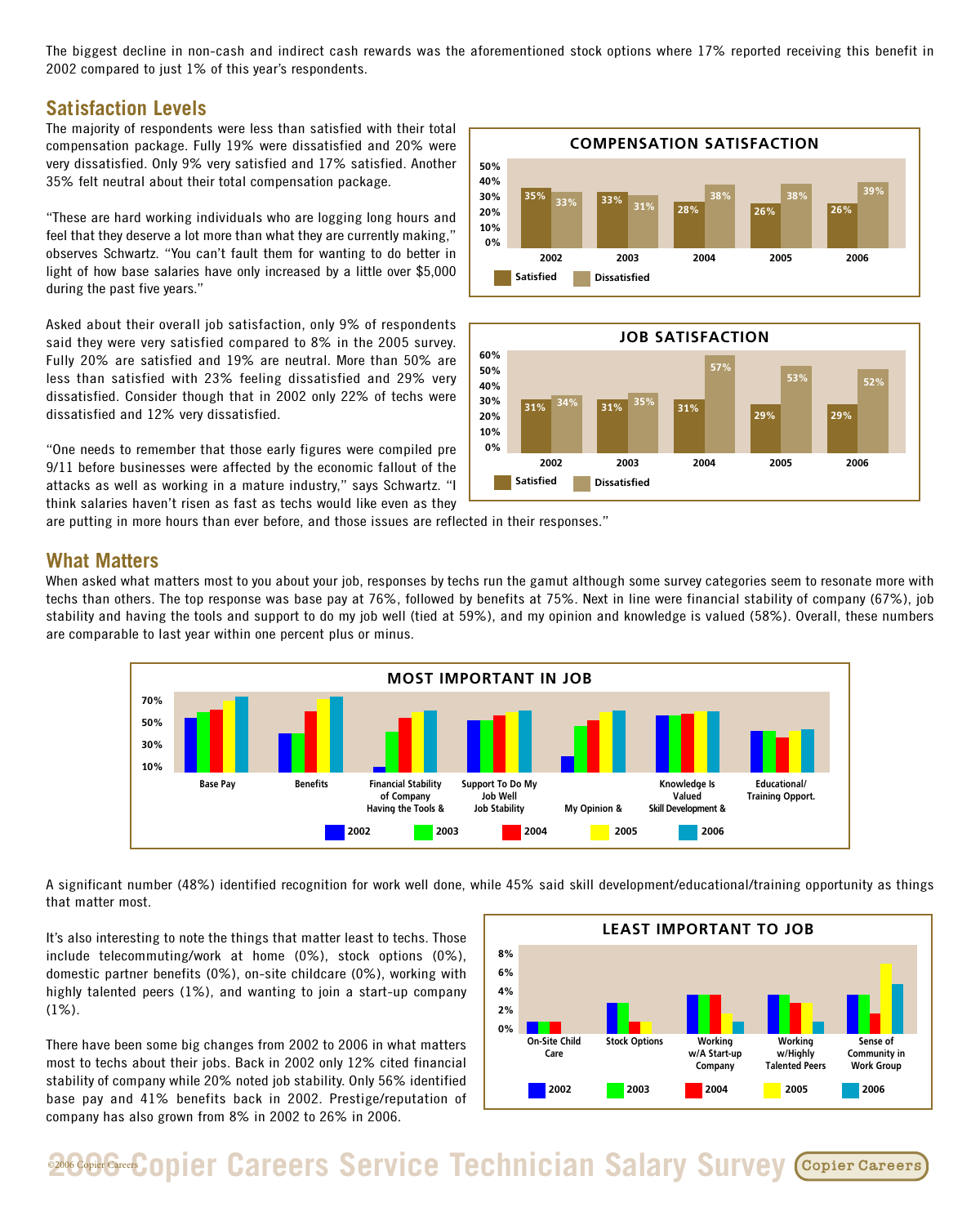"There was a lot more balance in the responses across the board in the 2002 survey compared to later surveys when responses started weighing heavily towards base pay, benefits, financial stability of company and job stability," explains Grandelis. "I think it all comes down to techs are simply interested in getting back to basics and making a good living and working for a stable, well-respected company in an era of uncertainty."

#### **Scanning the Want Ads**

When asked if you are currently looking for a job with a different employer, the numbers are somewhat surprising compared to the 2002 survey. That year, 4% said "yes, actively", and 96% said "yes, somewhat". In 2006, 20% said "yes, actively", 70% said "yes, somewhat", and 10% said "no".

"It seems like most techs who are interested in changing careers have gone through a bad situation," says Grandelis. "They've got bigger workloads, are on the road more often, which leaves them with less family time. These are front-line people who are sometimes overlooked within the dealership and some of them are feeling that they are working for a company that doesn't appreciate them."

"Those numbers continue to show that techs continue to keep their options open even though most – even the dissatisfied techs – aren't actively looking, but rather waiting for something to fall into their laps," observes Schwartz.



The reasons are many why techs are actively or even passively searching for a new job. The top five responses to this question:

- **1. More job stability 65%**
- **2. Seeking less stress 64%**
- **3. Move to a different geographical area 58%**
- **4. Higher compensation 55%**
- **5. Personal/family needs 42%**



"Responses two, four, and five could very well be related to the number of hours a tech is putting in and the pressure of trying to meet all of those daily objectives in a 51-hour work week," says Schwartz. "Everybody wants job stability and some industries are more prone to instability than others, particularly the copier industry during the past decade, so that's not all that surprising why that response would top the list."

Adds Schwartz, "There's constant change and buyouts by OEMs creating a level of uncertainty which has made people think about leaving the industry. They're wondering, 'Where am I going to be when the new management team comes in?'"

"These folks are like all of us, they don't like change," says Grandelis.

Comparing the 2002 responses to why techs are looking for a new job to the 2006 responses, three categories stand out – stock options, more job stability, and job market opportunities are too good to pass up. Stock options fell from 11% in 2002 to 0% in 2006. More job stability rose from 46% to 65% and job market opportunities are too good to pass up rose from 23% to 38%.

#### **Rating Their Companies**

Asked to rate how well their company does at attracting and retaining copier industry employees, technicians continue to be critical of their employer's efforts. Only 1% said excellent. Most (50%) said their employers did a poor job while 4% said those efforts were totally unsatisfactory. Another 10% said good and 33% said fair. Two percent didn't know.

# **2006 Greek Copier Careers Service Technician Salary Survey Copier Careers**